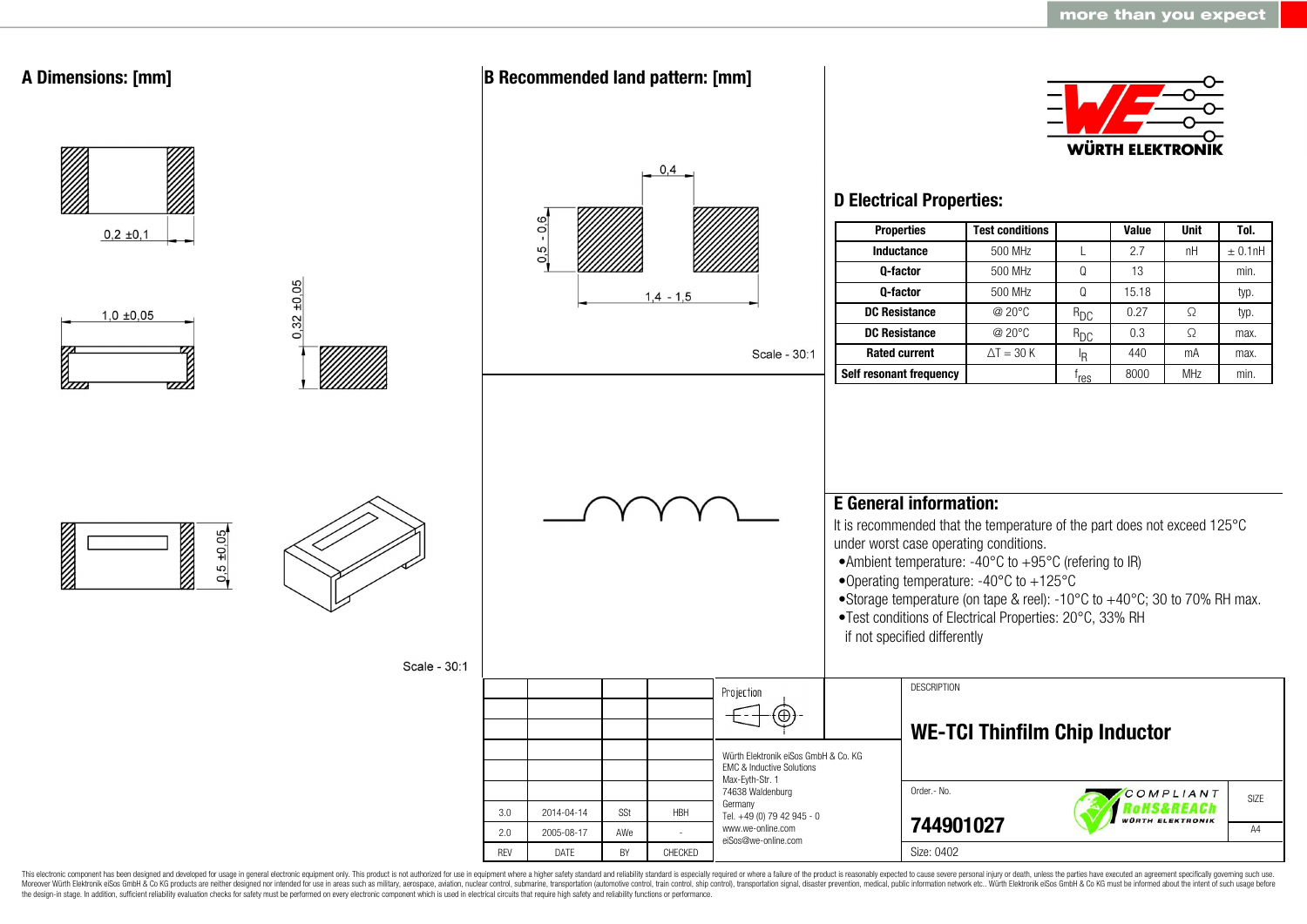



## **F3 Typical Q-factor vs. Frequency Characteristics: F2 Typical Inductance vs. Frequency Characteristics:**



**Frequency [GHz]** 

|            |            |           |            | Projection<br>$\textcircled{\scriptsize{+}}$                                 | <b>DESCRIPTION</b>                   |                                       |                |  |
|------------|------------|-----------|------------|------------------------------------------------------------------------------|--------------------------------------|---------------------------------------|----------------|--|
|            |            |           |            | Würth Elektronik eiSos GmbH & Co. KG<br><b>EMC &amp; Inductive Solutions</b> | <b>WE-TCI Thinfilm Chip Inductor</b> |                                       |                |  |
|            |            |           |            | Max-Eyth-Str. 1<br>74638 Waldenburg                                          | Order.- No.                          | COMPLIANT                             | SIZE           |  |
| 3.0        | 2014-04-14 | SSt       | <b>HBH</b> | Germany<br>Tel. +49 (0) 79 42 945 - 0                                        |                                      | Rohs&REACh<br><b>WÜRTH ELEKTRONIK</b> |                |  |
| 2.0        | 2005-08-17 | AWe       |            | www.we-online.com<br>eiSos@we-online.com                                     | 744901027                            |                                       | A <sub>4</sub> |  |
| <b>RFV</b> | DATF       | <b>BY</b> | CHECKED    |                                                                              | Size: 0402                           |                                       |                |  |

This electronic component has been designed and developed for usage in general electronic equipment only. This product is not authorized for use in equipment where a higher safety standard and reliability standard is espec Moreover Würth Elektronik eiSos GmbH & Co KG products are neither designed nor intended for use in areas such as military, aerospace, aviation, nuclear control, submarine, transportation (automotive control), stain control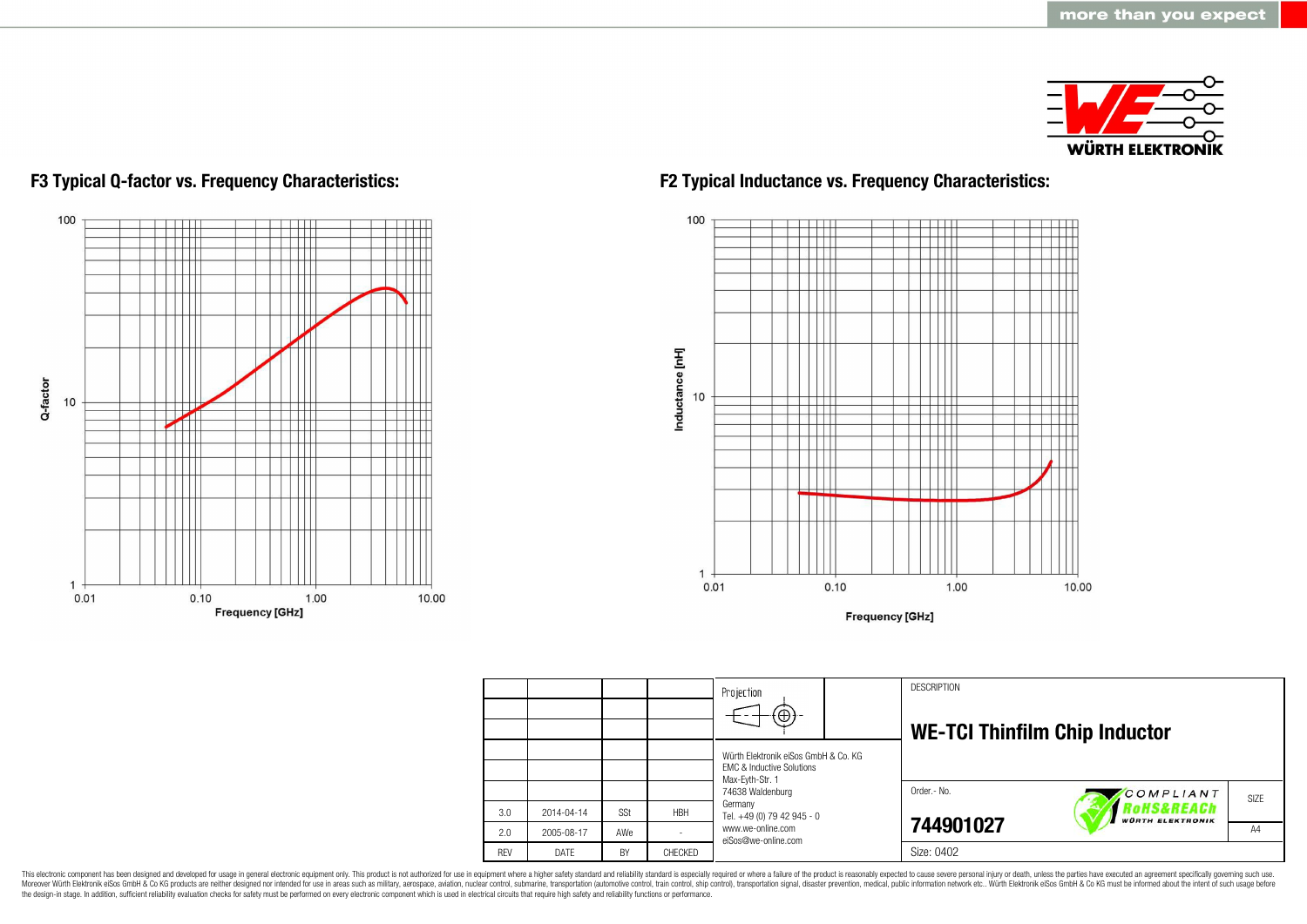## **H Soldering Specifications:**





# **H1: Classification Reflow Profile for SMT components: H2: Classification Reflow Profiles**

| <b>Profile Feature</b>                                                                                                                        | <b>Pb-Free Assembly</b>                             |  |  |
|-----------------------------------------------------------------------------------------------------------------------------------------------|-----------------------------------------------------|--|--|
| Preheat<br>- Temperature Min (T <sub>smin</sub> )<br>- Temperature Max (T <sub>Smax</sub> )<br>- Time $(t_s)$ from $(T_{smin}$ to $T_{smax})$ | $150^{\circ}$ C<br>$200\degree C$<br>60-120 seconds |  |  |
| Ramp-up rate $(T_1$ to $T_p$ )                                                                                                                | 3°C/ second max.                                    |  |  |
| Liquidous temperature $(T1)$<br>Time $(tl)$ maintained above T <sub>1</sub>                                                                   | $217^{\circ}$ C<br>$60-150$ seconds                 |  |  |
| Peak package body temperature $(T_n)$                                                                                                         | See Table H <sub>3</sub>                            |  |  |
| Time within 5°C of actual peak temperature $(t_n)$                                                                                            | 20-30 seconds                                       |  |  |
| Ramp-down rate ( $T_P$ to $T_I$ )                                                                                                             | 6°C/ second max.                                    |  |  |
| Time 25°C to peak temperature                                                                                                                 | 8 minutes max.                                      |  |  |

refer to IPC/JEDEC J-STD-020D

## **H3: Package Classification Reflow Temperature**

|                         | <b>Package Thickness</b> | Volume mm <sup>3</sup><br>$350$ | Volume mm <sup>3</sup><br>$350 - 2000$ | Volume mm <sup>3</sup><br>>2000 |
|-------------------------|--------------------------|---------------------------------|----------------------------------------|---------------------------------|
| <b>PB-Free Assembly</b> | $< 1.6$ mm               | $260^{\circ}$ C                 | $260^{\circ}$ C                        | $260^{\circ}$ C                 |
| <b>PB-Free Assembly</b> | $1.6 - 2.5$ mm           | $260^{\circ}$ C                 | $250^{\circ}$ C                        | $245^{\circ}$ C                 |
| <b>PB-Free Assembly</b> | $> 2.5$ mm               | $250^{\circ}$ C                 | $245^{\circ}$ C                        | $245^{\circ}$ C                 |

refer to IPC/JEDEC J-STD-020D



This electronic component has been designed and developed for usage in general electronic equipment only. This product is not authorized for use in equipment where a higher safety standard and reliability standard is espec Moreover Würth Elektronik eiSos GmbH & Co KG products are neither designed nor intended for use in areas such as military, aerospace, aviation, nuclear control, submarine, transportation (automotive control, ship control), the design-in stage. In addition, sufficient reliability evaluation checks for safety must be performed on every electronic component which is used in electrical circuits that require high safety and reliability functions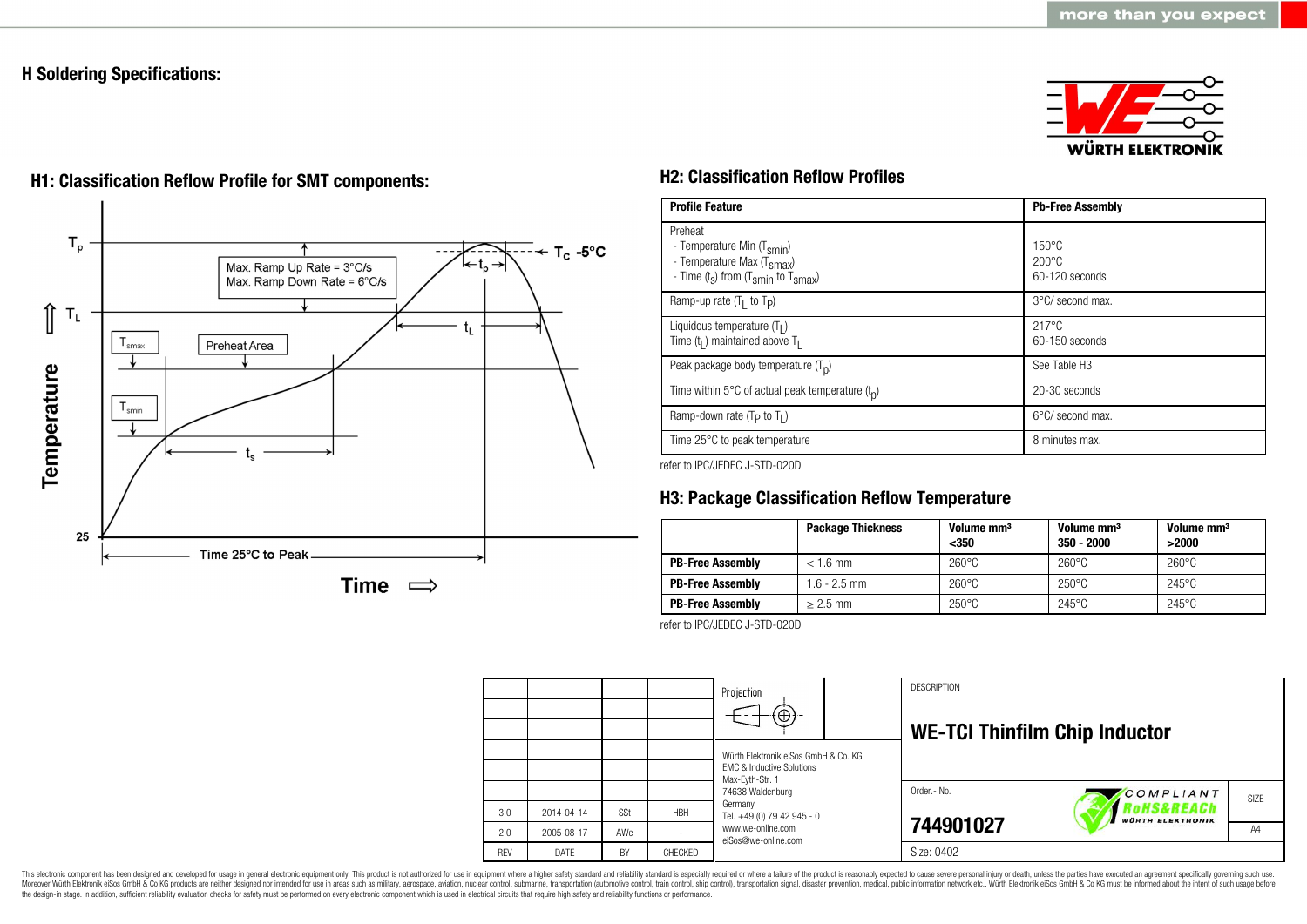## **I Cautions and Warnings:**

## **The following conditions apply to all goods within the product series of WE-TCI of Würth Elektronik eiSos GmbH & Co. KG:**

## **General:**

All recommendations according to the general technical specifications of the data sheet have to be complied with.

The usage and operation of the product within ambient conditions, which probably alloy or harm the wire isolation, has to be avoided.

If the product is potted in customer applications, the potting material might shrink during and after hardening. The product is exposed to the pressure of the potting material with the effect that the core, wire and termination is possibly damaged by this pressure and so the electrical as well as the mechanical characteristics are endangered to be affected. After the potting material is cured, the core, wire and termination of the product have to be checked if any reduced electrical or mechanical functions or destructions have occurred.

The responsibility for the applicability of customer specific products and use in a particular customer design is always within the authority of the customer. All technical specifications for standard products do also apply to customer specific products.

Cleaning agents that are used to clean the customer application might damage or change the characteristics of the component, body, pins or termination.

Direct mechanical impact to the product shall be prevented as the core material could flake or in the worst case it could break.

## **Product specific:**

Follow all instructions mentioned in the data sheet, especially:

- •The soldering profile has to be complied with according to the technical reflow soldering specification, otherwise this will void the warranty.
- •All products shall be used before the end of the period of 12 months based on the product date code, if not a 100% solderability can´t be ensured.
- •Violation of the technical product specifications such as exceeding the nominal rated current will void the warranty.

The general and product specific cautions comply with the state of the scientific and technical knowledge and are believed to be accurate and reliable; however, no responsibility is assumed for inaccuracies or incompleteness.



|            |            |            |            | Projection<br>$\Theta$                                                                          |  | <b>DESCRIPTION</b><br><b>WE-TCI Thinfilm Chip Inductor</b> |                                       |      |
|------------|------------|------------|------------|-------------------------------------------------------------------------------------------------|--|------------------------------------------------------------|---------------------------------------|------|
|            |            |            |            | Würth Elektronik eiSos GmbH & Co. KG<br><b>FMC &amp; Inductive Solutions</b><br>Max-Eyth-Str. 1 |  |                                                            |                                       |      |
|            |            |            |            | 74638 Waldenburg<br>Germany                                                                     |  | Order.- No.                                                | COMPLIANT                             | SIZE |
| 3.0        | 2014-04-14 | <b>SSt</b> | <b>HBH</b> | Tel. +49 (0) 79 42 945 - 0                                                                      |  |                                                            | RoHS&REACh<br><b>WÜRTH ELEKTRONIK</b> |      |
| 2.0        | 2005-08-17 | AWe        |            | www.we-online.com<br>eiSos@we-online.com                                                        |  | 744901027                                                  |                                       | A4   |
| <b>REV</b> | DATE       | BY         | CHECKED    |                                                                                                 |  | Size: 0402                                                 |                                       |      |

This electronic component has been designed and developed for usage in general electronic equipment only. This product is not authorized for use in equipment where a higher safety standard and reliability standard is espec Moreover Würth Elektronik eiSos GmbH & Co KG products are neither designed nor intended for use in areas such as military, aerospace, aviation, nuclear control, submarine, transportation (automotive control), tain control) the design-in stage. In addition, sufficient reliability evaluation checks for safety must be performed on every electronic component which is used in electrical circuits that require high safety and reliability functions